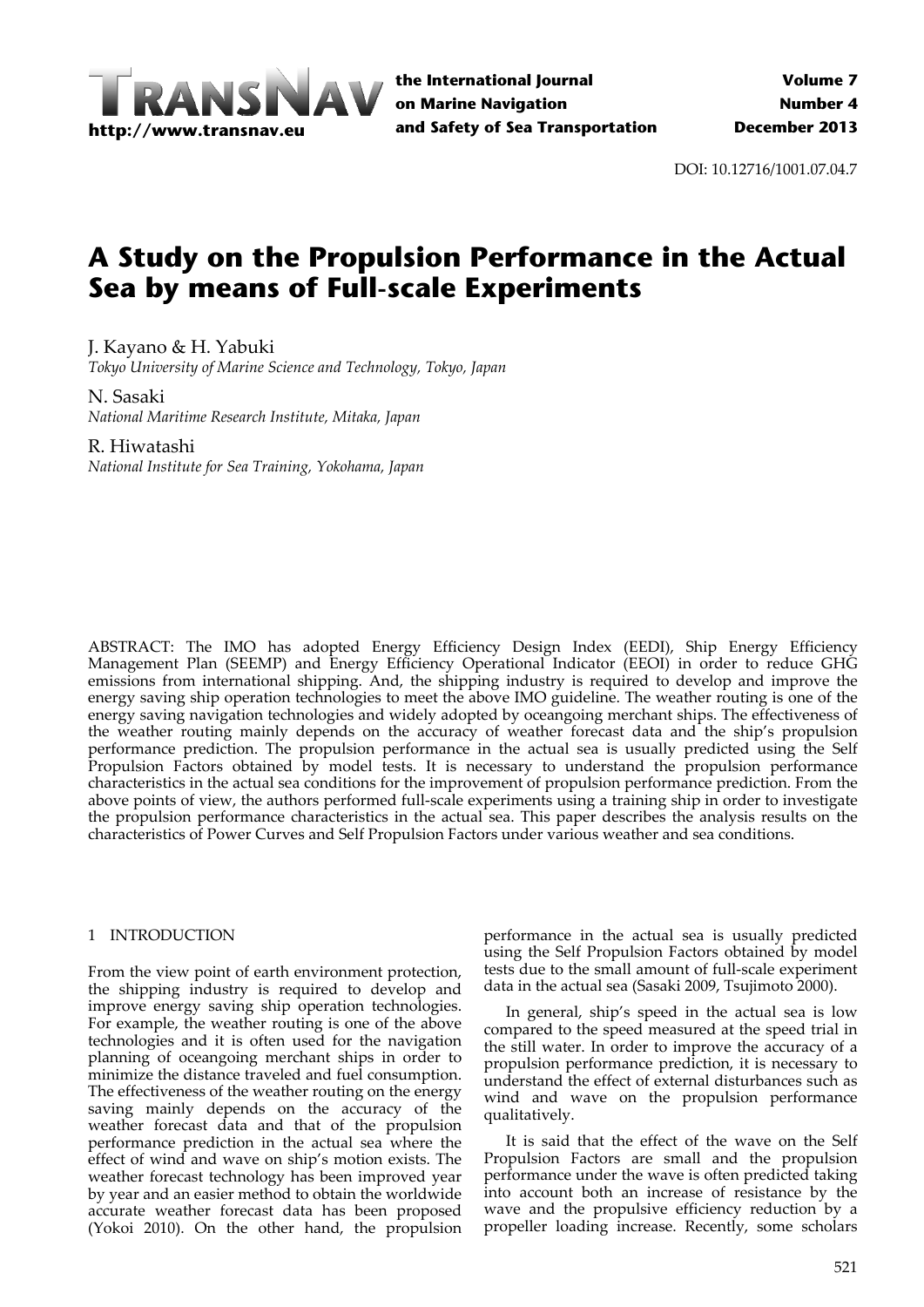have tried to measure the Self Propulsion Factors under the wave conditions by means of self propulsion tests, and the examination of the scale effect is considered to be necessary in the above model tests. A full‐scale experiment that includes a thrust measurement seems to be necessary in order to investigate the characteristics of the Self Propulsion Factors in the actual sea.

From the above points of view, the authors conducted an experimental study using a training ship in order to investigate the characteristics of propulsion performance under various weather and sea conditions. In the study, the effects of winds and waves on the propulsion performance are analyzed separately according to the wind direction and wind force. The characteristics of Self Propulsion Factors in the actual sea are also examined. This paper describes the characteristics of a Power Curve (speed–BHP curve) and wake coefficient  $(1 - w_t)$  in the actual sea compared with those obtained by model tests.

#### 2 EXPERIMENTS AND DATA ANALYSIS

#### 2.1 *Full‐scale Experiment*

The test ship was a 6,720 G.T. training ship Ginga Maru and her principal particulars are shown in Table 1. A precise shaft horsepower meter with a shaft thrust load meter produced by the Shoyo Engineering Co.,Ltd has been installed in the test ship. The shaft thrust load meter uses a high sensitivity sensor to detect minute compression strains on the shaft (SEC power ship performance monitor).

Table 1. Principal particulars of the test ship

| Hull                                                         |                                    |
|--------------------------------------------------------------|------------------------------------|
| Length: Loa (m)                                              | 105.00                             |
| Breadth: B (MLD, m)<br>Depth: D (MLD, m)                     | 17.90<br>10.80                     |
| Cb                                                           | 0.5186                             |
| Draft: $d(m)$                                                | 5.96                               |
| Main Engine                                                  |                                    |
| <b>Diesel</b><br><b>MCR</b>                                  | 1 set<br>6,620 kW $\times$ 167 rpm |
| Propeller (CPP)                                              |                                    |
| Prop. Brade. No.<br>Prop. Dia.: Dp (m)<br>P.R. (Brade Angle) | 4<br>4.30<br>0.9965(24.4)          |

The experiments were performed during her 2‐ month annual training cruises (from the middle of July to the middle of September) between Japan and Hawaiian Islands conducted years 2008, 2010 and 2011. The tracks of her 3 training cruises are shown in Figure 1. In the experiments, the propulsion performance data, engine operation data and navigation data were recorded automatically every 10 seconds using the Local Area Network System.

And, the following data were used for the analysis; main engine handle notch, propeller revolution, BHP (brake horse power), torque, thrust, ship's position, heading, speed, wind direction and wind velocity.



Figure 1. Track chart

#### 2.2 *Data Processing*

In the propulsion performance analysis, the above raw data are processed according to the following procedure.

- 1 Identified first were steady parts of the raw data where the test ship proceeded at the steady condition continuously for two hours. The steady condition is judged by the main engine handle notch, propeller revolution, ship's heading, speed, wind direction and velocity.
- 2 The basic data are made by calculating average values of the steady parts mentioned above and these average values were divided into 5 wind directions relative to the ship's head and stern centerline as shown in Figure 2. In the figure, the word "Oblique Head Wind" indicates the port or starboard bow wind.
- 3 For each of the wind directions, the mean values of basic data were calculated separately according to the Beaufort scale and were used for the analysis.

Head Wind



Figure 2. Definition of wind direction

#### 2.3 *Prediction Method of Self Propulsion Factors*

When the actual value of thrust  $(T)$  and torque  $(Q)$ are measured at a ship, the propulsive efficiency  $(\eta_D)$  can be calculated using equation (1). Self Propulsion Factors such as wake coefficient  $(1 - w)$ and relative rotating efficiency ( $\eta_{\scriptscriptstyle R}$ ) can be also calculated using the propeller characteristic curve obtained by the propeller open test.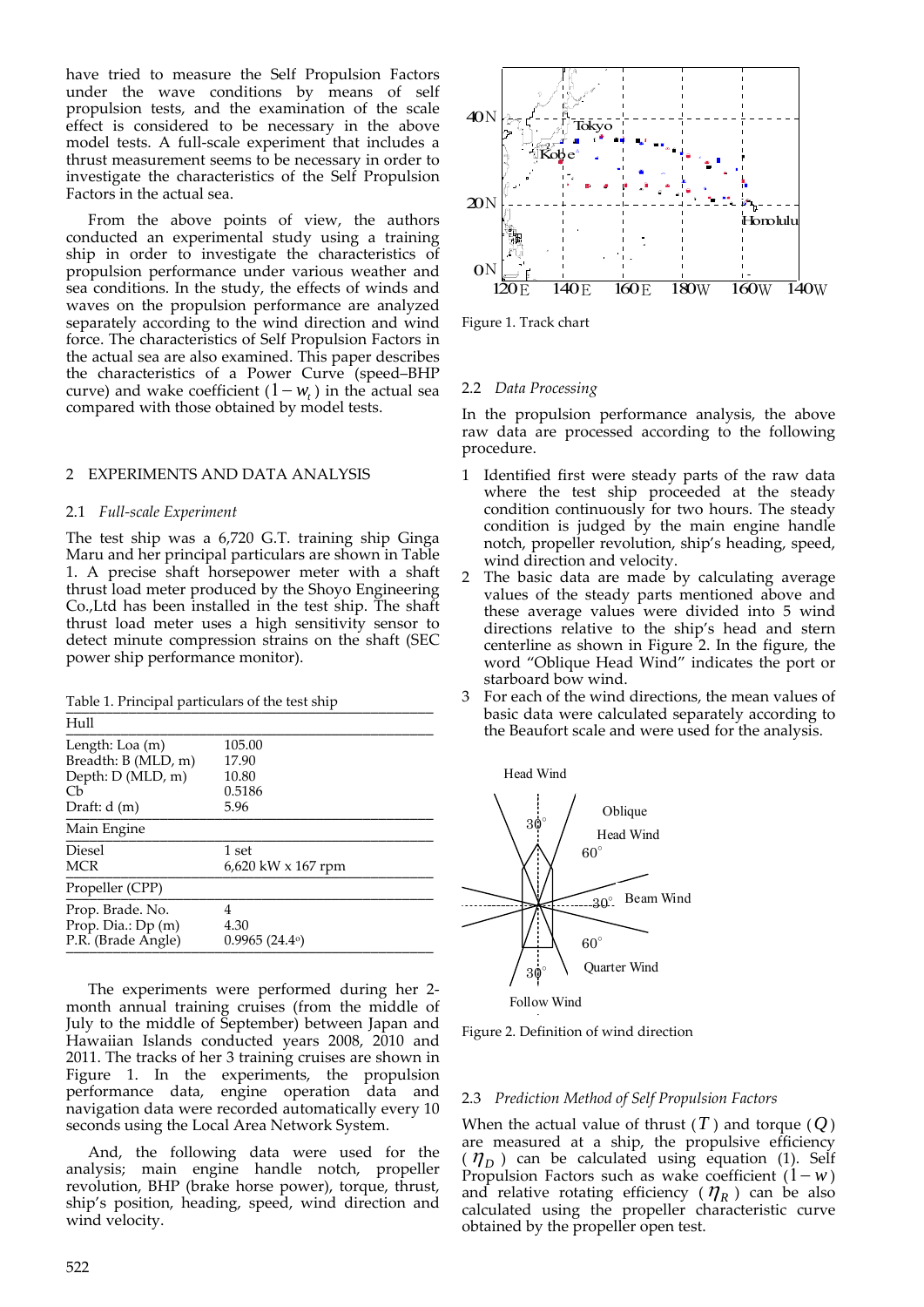$$
\eta_D = (T \cdot V_s) / DHP
$$
  
 
$$
DHP = BHP \cdot \eta_T
$$
 (1)

where  $V<sub>s</sub>$  =speed;  $DHP$  =delivered horse power; *BHP* =brake horse power; and  $\eta$ <sub>T</sub> =transmission efficiency.

The equations to obtain Self Propulsion Factors using the propeller open test results, speed, propeller revolution, BHP, thrust and torque are shown from (2) to (7). The above procedure is shown in Figure 3. When predicting the Self Propulsion Factors, it is necessary to measure the data accurately in an appropriate time interval and to know the effect of ship's condition such as displacement and trim on propulsion performance.

$$
N_D = \frac{T \cdot V_s}{2\pi (N/60)Q} \tag{2}
$$

$$
K_T = \frac{T}{\rho (N/60)^2 D^4}
$$
 (3)

$$
K_Q = \frac{Q}{\rho (N/60)^2 D^5}
$$
 (4)

$$
1 - w_T = \frac{(N/60) \cdot D \cdot J_T}{V_s \times 0.5144} \tag{5}
$$

$$
1 - w_Q = \frac{(N/60) \cdot D \cdot J_Q}{V_s \times 0.5144}
$$
 (6)

$$
\eta_R = \frac{K_{Q0}}{K_Q} \tag{7}
$$





Figure 3. Calculation procedure to obtain Self Propulsion Fators

#### 3 CHARACTERISTICS OF THE PROPULSION PERFORMANCE

#### 3.1 *Power Curve*

In order to investigate the propulsive characteristics of the test ship, the obtained data are compared with the Power Curve obtained by the power prediction using the model ship and the one obtained by the speed trial of the test ship as shown in Figure 4. The Power Curve obtained by the speed trial agrees well with that by the power prediction. The measured BHP values were transformed so that they were comparable with those obtained in the model test condition (displacement; 5,763 tons) using the 2/3 power rule based on the idea of the Admiralty Coefficient. The plotted data indicate mean values calculated according to the procedure described in the previous section. The relationship between measured BHP and her speed was found to be in good order with that of trial result qualitatively.



Figure 4. Comparison of measured data and Power Curves

Next, the authors examined the effect of wind on the propulsive characteristics for each of the wind directions shown in Figure 2. The comparison results of the Power Curves are shown in Figure 5 to 9. In the figures, Power Curves are shown for each of the Beaufort scale. On each of the wind directions, the Power Curves generally agree with those of speed trial and power prediction qualitatively.

When the test ship proceeds at steady BHP, her speed decreases as the wind force increases, and the degree of speed reduction decreases as the wind direction changes to afterward. The degree of speed reduction in the higher BHP region is greater than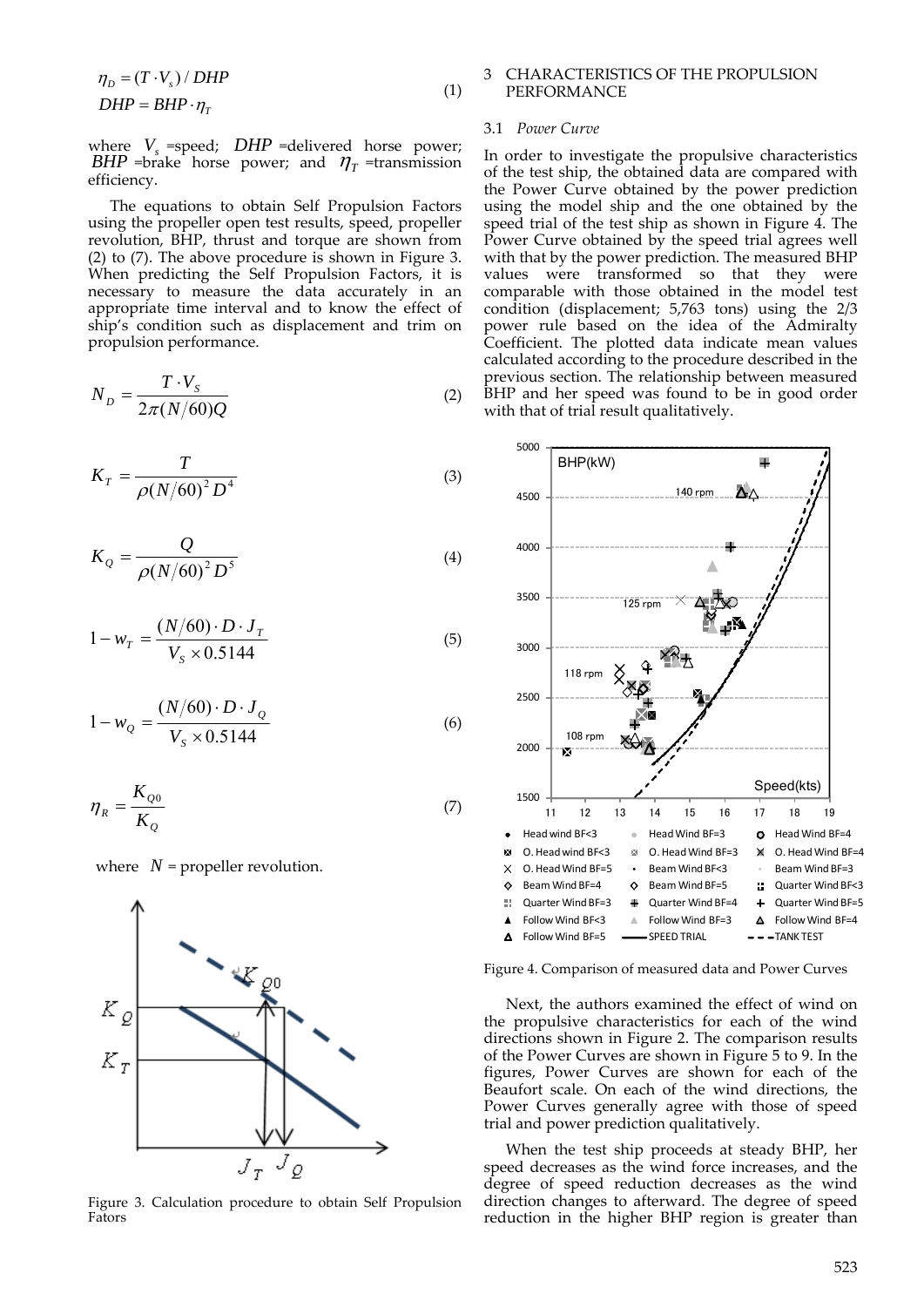that in the lower BHP region. When the test ship proceeds under gentle sea condition (the range of the Beaufort scale less than 3), her speed is slow compared with that of speed trial and the two Power Curves are not in agreement. The same characteristics of the Power Curves as the above were observed in the follow wind, and the effect of wave is considered to be one of the causes.

As the above propulsive characteristics are observed in the actual sea, it is important to predict a Power Curve taking into account the effect of wind direction, wind force and wave.



Figure 5. Comparison of Power Curves (Head Wind)



Figure 6. Comparison of Power Curves (Oblique Head Wind)



Figure 7. Comparison of Power Curves (Beam Wind)



Figure 8. Comparison of Power Curves (Quarter Wind)



Figure 9. Comparison of Power Curves (Follow Wind)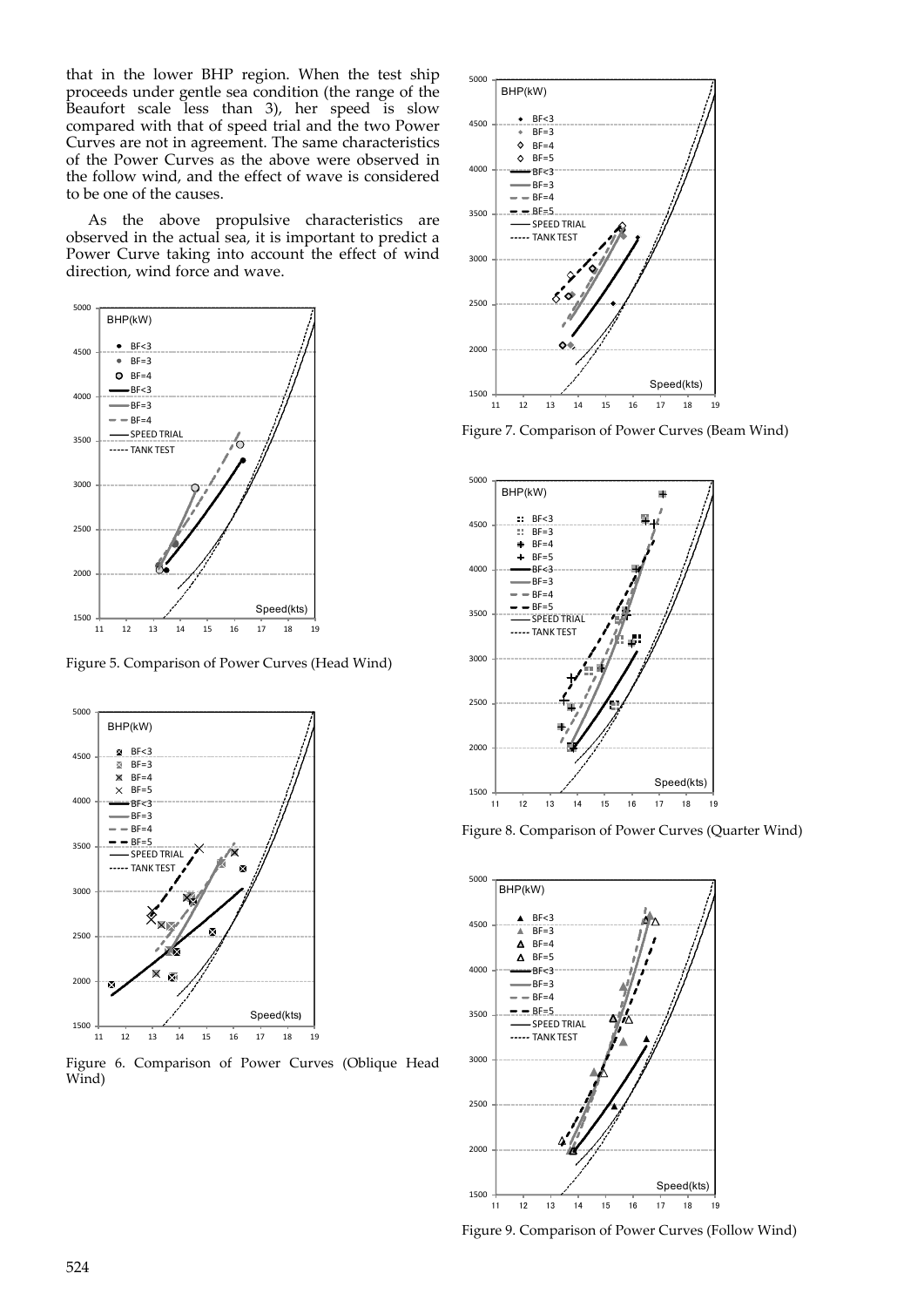#### 3.2 *Self Propulsion Factors*

Although the effect of wind and wave is included in the propulsion performance data shown in the previous section, obtained Power Curves agree well with that obtained by the speed trial qualitatively. The authors examined the characteristics of Self Propulsion Factors using the data in the region of 16 knots where enough data were obtained.

When discussing the effect of displacement on the propulsion performance, it is necessary to examine the effect of both mean draft and trim. The authors performed the analysis considering the effect of displacement alone due to scarce model test data on the trim.

The Power Curves of the test ship at full load (6,308 tons) and 75 % load (5,763 tons) obtained by the model tests are shown in Figure 10. Also shown in the figure are the Power Curves predicted under the same conditions using the propulsion performance prediction program "HOPE Light," which was prediction program "HOPE Light," which was<br>developed by the National Maritime Research Institute Japan (Sasaki 2009). As the predicted values agree well with the observed values in the region of 16 knots, the HOPE Light can be used as a tool to discuss the characteristics of Power Curve in the waves under the above conditions.

From the Power Curves shown in Figure 10, the authors considered that the measured horse power value can be transformed into the horse power at the displacement in the model test using the equation (8).

$$
BHP' = BHP \cdot \left(\frac{16}{V_s}\right) \cdot \left(\frac{5763}{Displacement}\right)^{0.9}
$$
 (8)



Figure 10. Power Curves obtained by model test and HOPE Light

#### 3.2.1 *Effect of wind and wave*

The authors estimated the DHP under wind and wave disturbances using HOPE Light and the results are shown as the dotted line in Figure 11 together with measured DHP. Measured DHP are transformed into the value at the standard condition (displacement; 5,763 tons, speed; 16 knots) using the equation (8).

As shown in the figure, measured DHP data tend to increase in proportion to the increase of wind velocity and wave height, and this is mainly due to the increase of resistance by wind and wave. However, on the distribution of measured data in the region of stronger wind and higher wave, regularity is difficult to be observed. Figure 12 shows the comparison results of DHP between measured and estimated. It seems that estimated DHP is lower than measured DHP in the region mentioned above.



Figure 11. Comparison of measured DHP and estimated DHP for wind velocity



Figure 12. Comparison of measured DHP and estimated DHP by HOPE Light

In order to investigate the cause of the above results, the authors calculated propulsive efficiency  $(\eta_D)$  using measured BHP, thrust and speed according to the equation (1), and the obtained results are plotted against the propeller loading<br>  $(C_T = T/0.5 \rho \cdot V_a^2 (\pi D^2/4))$  as shown in Figure 13. The propulsive efficiency  $(\eta_D)$  decreases in proportion to the propeller loading. In the figure, estimated propulsive efficiency ( $\eta_{D0}$ ) using the following simple equation that takes into account only the change of propeller efficiency  $(\eta_0)$  is also shown in dotted line.

$$
\eta_{D0} = \eta_H (const) \cdot \eta_R (const) \cdot \eta_0 (C_T) \tag{9}
$$

where  $\eta_{\mu}$  =Hull efficiency; and  $\eta_{\mu}$  = Relative rotating efficiency.



Figure 13. Comparison of measured propulsive efficiency and estimated propulsive efficiency